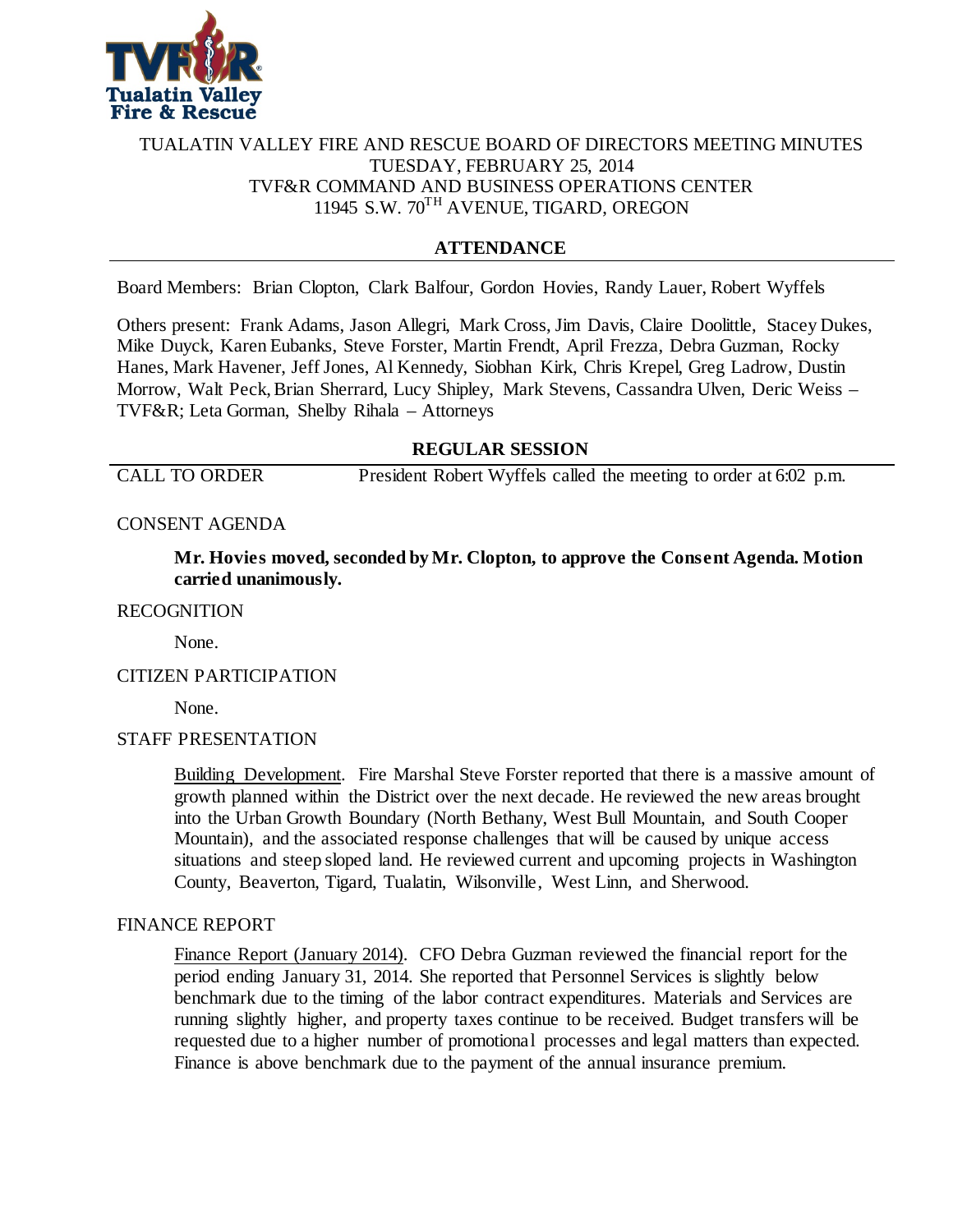> Capital Project Expenditure Summary. CFO Guzman reported that the remaining encumbrance for the Station 68 contract is included, and the encumbrances for Stations 51 and 52 will be included as those contracts are awarded. Staff expects to request money to be shifted within the different categories.

### **CORRESPONDENCE**

Noted.

### OLD BUSINESS

Board Policy Section 7 – Operations – Second Reading. Deputy Chief Dustin Morrow relayed to the Board that Board Policy Section 7 was presented to the Board for First Reading at the January meeting. At that time, no revisions were recommended. The policy is being presented for Second Reading.

### **Mr. Hovies moved, seconded by Mr. Lauer, to approve the Second Reading of Board Policy Section 7 (Operations) by title only. Motion carried unanimously.**

Stacey Dukes gave the Second Reading of Board Policy Section 7 (Operations) by title only.

#### NEW BUSINESS

Fire Code Ordinance 14-01. Fire Marshal Forster relayed to the Board that the Fire Code Ordinance is being presented for First Reading. The ordinance is the mechanism by which the District adopts the upcoming 2013 Oregon Fire Code, which by law, goes into effect on July 1, 2014. He relayed that adopting the code is important to builders and developers because it keeps the District consistent with other areas in the state. The only amendment to the code is related to how alarm companies report alarms.

# **Mr. Balfour moved, seconded by Mr. Clopton, to approve the First Reading of Fire Code Ordinance 14-01 by title only. Motion carried unanimously.**

Stacey Dukes gave the First Reading of Fire Code Ordinance 14-01 by title only.

**Mr. Balfour added to the motion the reading of the complete title: Ordinance 14-01 , an Ordinance adopting fire codes and standards for Tualatin Valley Fire and Rescue, a rural fire protection district, providing for a reasonable level of life safety and property protection from the hazards of fire, explosion or dangerous conditions in new and existing buildings, structures, and premises and to provide safety to firefighters and emergency responders during emergency operations, and repealing Ordinance 10-02.Mr. Clopton seconded. Motion carried unanimously.**

Stacey Dukes gave the First Reading of Fire Code Ordinance 14-01 by title only.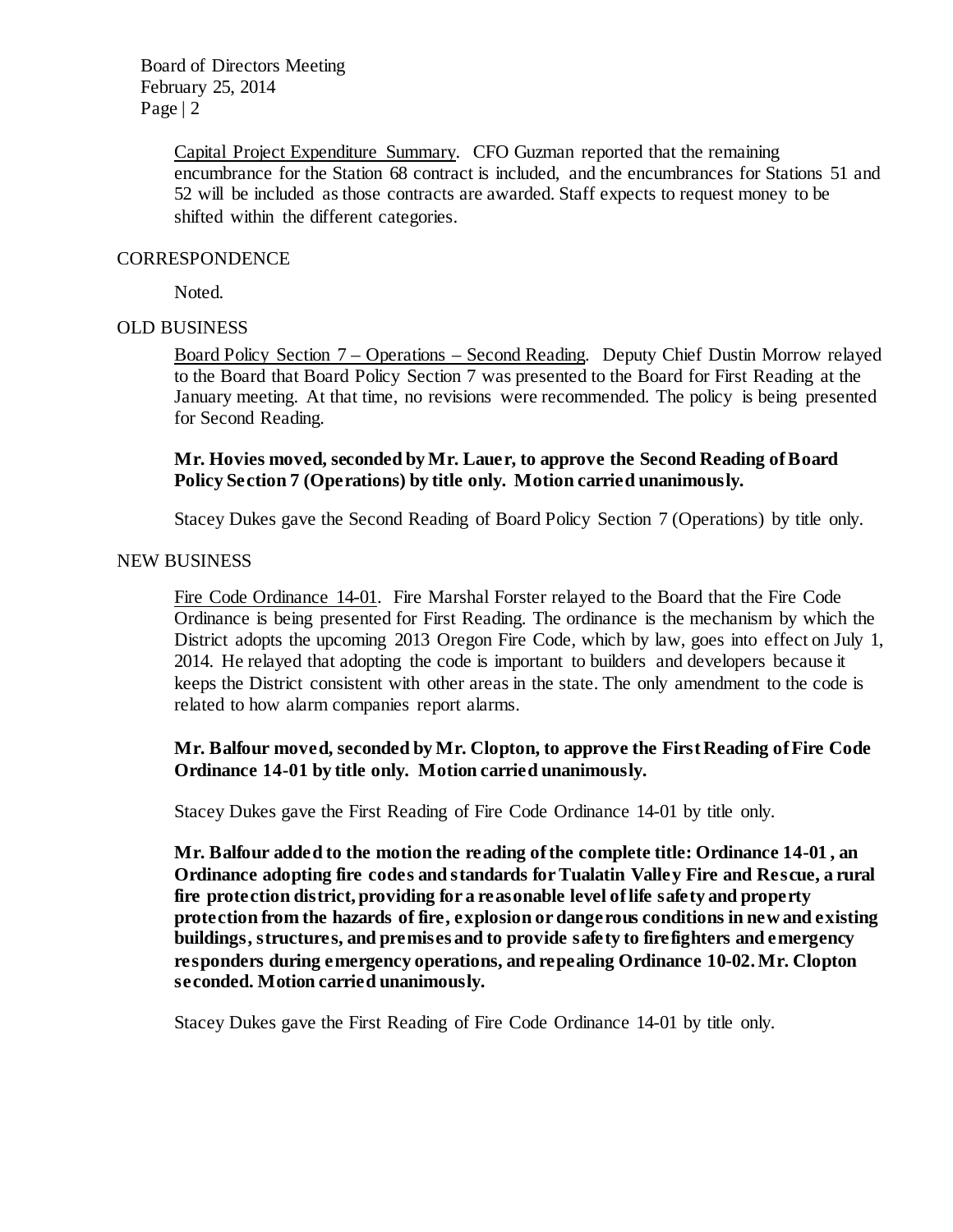#### NEW BUSINESS (continued)

May 2014 Local Option Levy Election Filing. Planning Chief Walt Peck relayed that at last month's meeting the Board directed staff to put together the paperwork to file with the Washington County elections division. As our home county, Washington County will file with Clackamas and Multnomah County on our behalf. He reviewed the ballot title and the Explanatory Statement which highlight the objective of the levy – maintain fast and effective response by retaining 42 current firefighters, adding up to 44 firefighter medics, purchasing apparatus, and contributing towards new stations where response challenges exist. While the levy will be a major contributor to new stations, other funds will be used to supplement the levy. Chief Peck stated that legal counsel has reviewed all documents.

Member Lauer asked for confirmation that the levy could fund 86 positions; Chief Peck confirmed that the replacement levy intends to keep 42 current positions and add up to 44 additional responders over the next five years. Member Lauer also asked what the travel time will be if the levy fails; Deputy Chief Morrow responded that travel time would be significantly higher. Chief Peck pointed out the Explanatory Statement includes a statement that if the levy does not pass, response challenges would continue to degrade the speed and effectiveness of emergency response.

Member Hovies asked about future development impacting our response times. Chief Duyck responded that there are a host of issues negatively impacting our ability to provide fast and effective response.

President Wyffels asked what information the District is legally allowed to include in the District's newsletter, Safety Matters. Member Hovies added that it would be beneficial to educate the public about our firefighters' role at incidents. Chief Eubanks stated that the next issue of Safety Matters includes not only safety features but articles on District operations and deployment strategies.

Member Balfour asked for clarification as to the travel time objective listed in the Ballot Title and Explanatory Statement. Deputy Chief Morrow stated that the travel time objective of 5 minutes, 12 seconds is associated with accreditation and NFPA 1710. Member Balfour asked what staff thinks about referencing "industry standard" in regards to the travel time objective. Deputy Chief Morrow concurred that term should be used, since the District is an accredited agency and the accreditation process is built around industry standard. Chief Peck recommended that the specific time be removed from the Ballot Title and left in the Explanatory Statement with a reference to industry standard. The Board concurred with the recommendation

**Mr. Balfour moved, seconded by Mr. Hovies, to approve the Ballot Title and Explanatory Statement with the recommended changes, and for the Fire Chief and staff to place it on the May 2014 ballot. He moved that the Fire Chief and legal counsel be authorized to make other amendments necessary to comply with legal requirements, and other appropriate edits, so long as it does not change the message. Motion carried unanimously.**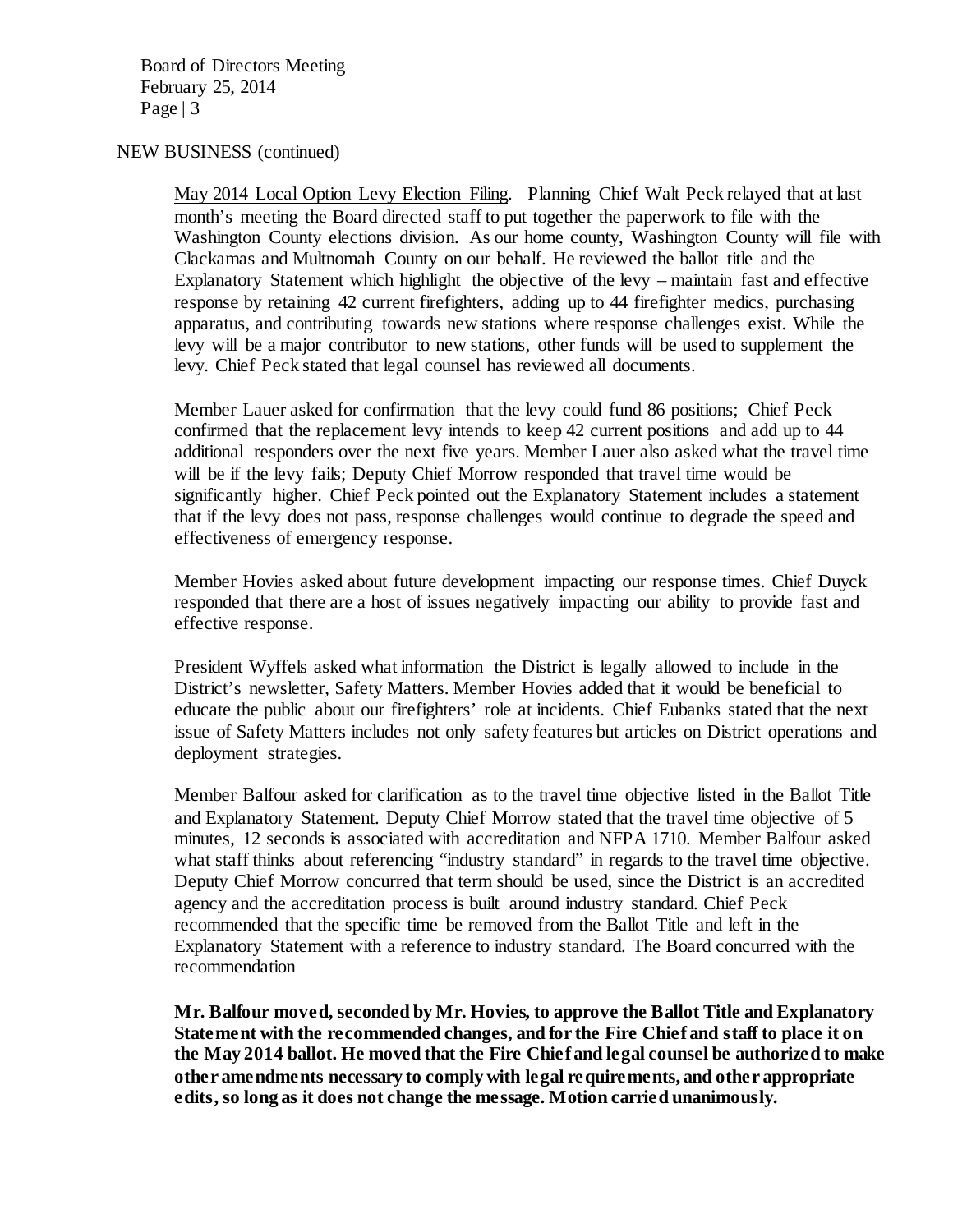**Mr. Balfour moved, seconded by Mr. Hovies, to approve Resolution 2014-01 to authorize a replacement local option levy. Motion carried unanimously.**

**Mr. Balfour moved, seconded by Mr. Hovies, to approve the Ballot Title (revised as of February 25, 2014) with the amendments discussed. Motion carried unanimously.**

**To clarify the initial motion, Mr. Balfour moved, seconded by Mr. Hovies, to approve the Explanatory Statement (revised as of February 25, 2014) as provided with the modification discussed. Motion carried unanimously.**

#### FIRE CHIEF'S REPORT

Capital Bond Project Update. Construction Project Manager Siobhan Kirk reported that Station 68 exterior and interior work is continuing. Stations 51 and 52 are on schedule for permit submittal in April, with an anticipated construction start date of mid-June. Member Lauer asked about a projected completion date for Station 68. Manager Kirk responded that substantial completion is set for mid-July, and station move-in is anticipated to be at the end of August or beginning of September.

Legislative Agenda. Deputy Chief Morrow relayed to the Board that SB 1518, which is the supervisory bill that clarifies the definition of a supervisor, has passed and is awaiting the Governor's signature; the bill will have minor impacts to the District. He reported that with HB 4055, some form of revenue should be seen with prepaid cells; it will likely be at the time of sale versus carrier remit.

OCEM Relocation. Deputy Chief Morrow reminded the Board that OCEM transitioned over to the Emergency Management Cooperative of Washington County. Staff recently moved from the North Operating Center to the LUT building in Hillsboro. Beaverton will remain at the North Operating Center for a period of time.

Winter Storm Recap. Deputy Chief Morrow relayed to the Board that the District received media attention for the event; at one point, there were 140,000 people who saw TVF&R related stories. The District ran approximately 700 calls over the five-day period. Unknown injury motor vehicle accidents increased 292%, and commercial fire alarms (due to broken pipes, sprinkler activations, etc.) increased 230%. Additional units were staffed Thursday through Monday. Chief Duyck will distribute a written report to the Board with further details.

American Legion Firefighter of the Year. Chief Duyck relayed that the American Legion recognized Rich Stamps from Station 51 as Firefighter of the Year. He commented that Rich Stamps is incredibly dedicated, finished his Bachelor's degree in Human Resource Management, and participates in Medical Teams International deployments.

Past and Upcoming Events. Chief Duyck relayed that Firehouse Magazine asked him to participate in a five-person panel of fire chiefs to discuss emerging issues and opportunities in the fire service. He reported that he has received several follow-up requests from people who want to know more about the District.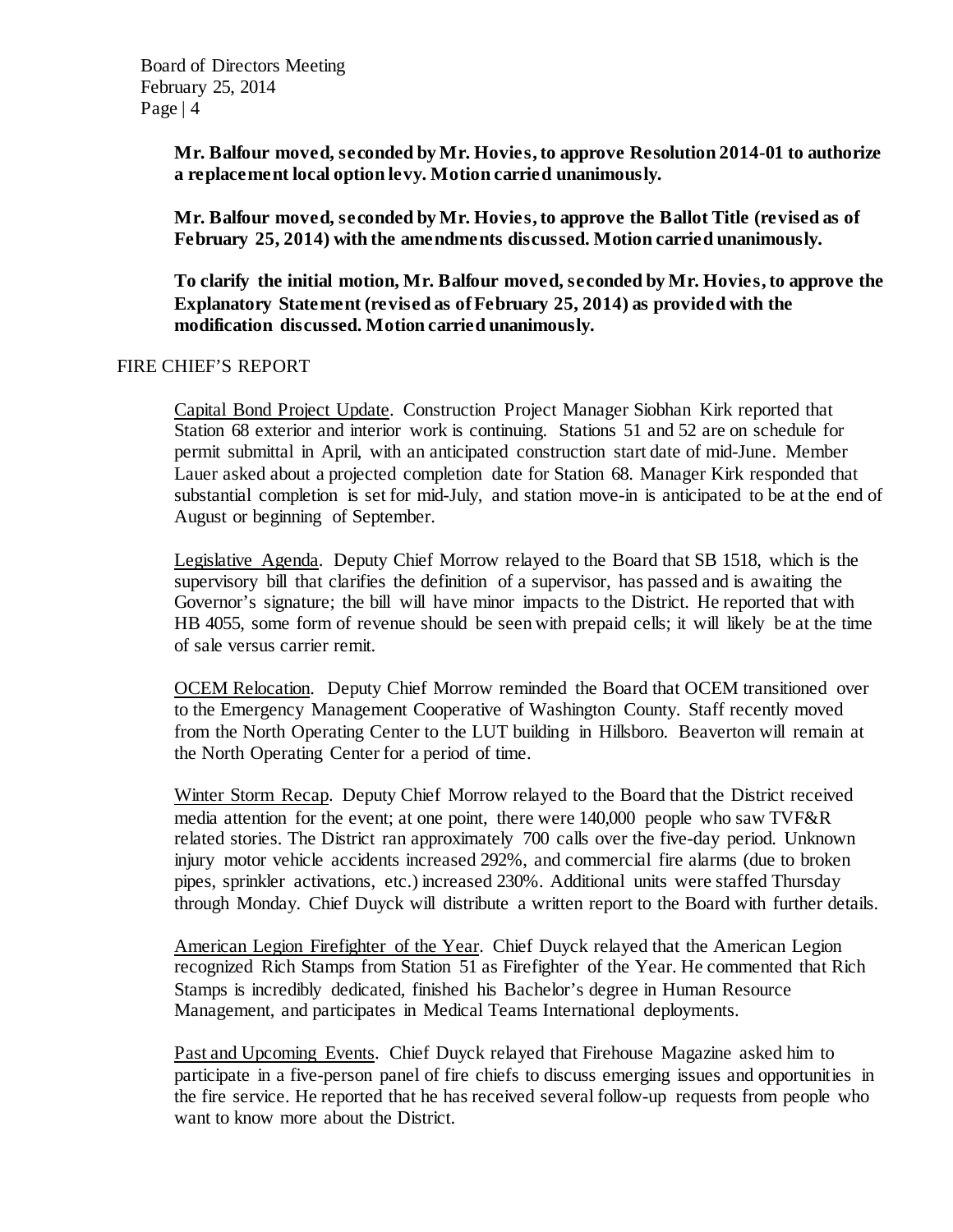> He reminded the Board that the Budget Committee Meeting will be held on Thursday, March 13<sup>th</sup> at 6:00 p.m. The meeting will provide an opportunity to discuss strategic issues, the upcoming election, and future plans.

> Deputy Chief Morrow informed the Board that TVF&R staff, along with approximately 80 people from Washington County, will be going to the Emergency Management Institute in Maryland in April. The group will focus on managing a local disaster from Maryland, in coordination with the State of Oregon. The group will leave with purposeful steps to take to make sure the county is prepared in a disaster. Participating agencies include Tigard, Tualatin, Forest Grove, Washington County, etc.

#### PRESIDENT'S REPORT

WCCCA Pre-Budget Meeting. President Wyffels reported that a preview budget meeting was held at WCCCA last week. He relayed that they will have final numbers next month; the District's rate is expected to increase 5.9%.

SDAO Conference. President Wyffels reported that four Board members attended the Annual SDAO Conference. He relayed that a number of speakers were unable to attend the conference due to the weather and other speakers filled in by doing multiple presentations. He complimented former TVF&R Chief Officer George Dunkel for his fantastic presentations. President Wyffels informed the Board that Member Balfour was nominated and reelected as the fire caucus representative to the SDAO Board.

### ITEMS NOT LISTED ON THE AGENDA

TVF&R Birthday. Chief Duyck reminded the Board that Friday, February 28<sup>th</sup> is TVF&R's 25<sup>th</sup> birthday. He thanked the Board for having a significant imprint on the past 25 years.

### **Mr. Lauer moved, seconded by Mr. Clopton, to recess from the Regular Session. Motion carried unanimously.**

President Wyffels recessed the Regular Session at 7:22 p.m.

### **EXECUTIVE SESSION**

### **Mr. Hovies moved, seconded by Mr. Clopton, to move out of Regular Session and into Executive Session. Motion carried unanimously.**

President Wyffels moved the meeting into Executive Session at 7:36 p.m.

### **Mr. Hovies moved, seconded by Mr. Balfour, to move out of Executive Session and resume Regular Session. Motion carried unanimously.**

President Wyffels moved the meeting into Regular Session at 8:49 p.m.